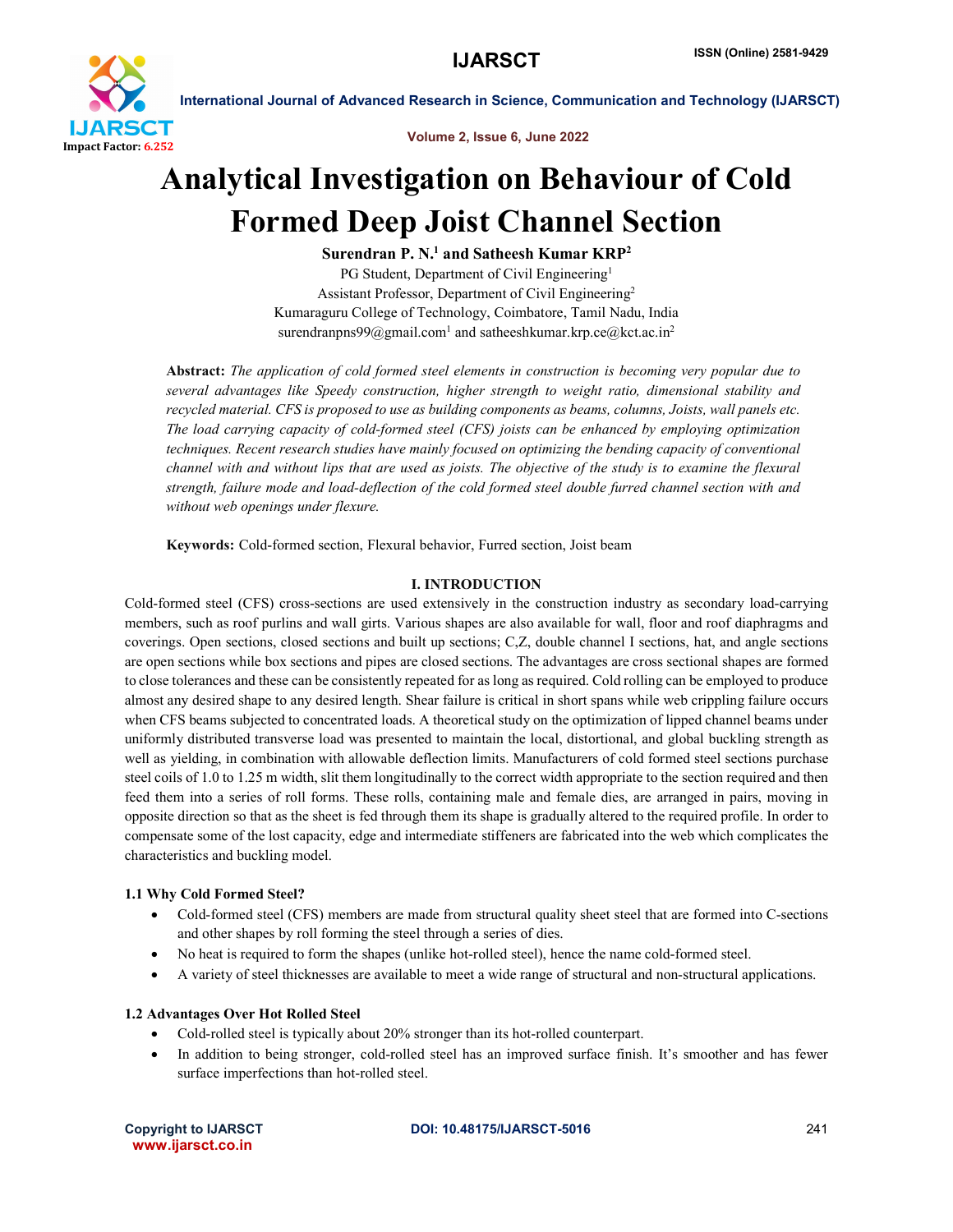

#### Volume 2, Issue 6, June 2022

#### 1.3 Objective

- To find the Bending capacity and study the mode of failure of the cold-formed joist beam with double furred channel section.
- Different cross section of members are studied and the parametric differences will be recorded.
- The fabricated model will be analysed and studied analytically by ANSYS software.
- Comparing the analytical values and experimental results to find the efficiency of each model.

#### II. METHODOLOGY

The process of the figure is shown in flowchart below



### III. DESIGN INPUTS

- 1. Density  $= 7850 \text{ kg/m}^3$
- 2. Yield Stress  $(f_v)$  = 277.48 N/mm<sup>2</sup>
- 3. Ultimate Stress  $(f_u)$  = 348.58 N/mm<sup>2</sup>
- 4. Young's Modulus (E) =  $2 \times 10^5$  N/mm<sup>2</sup>
- 5. % of Elongation  $=30.62\%$
- 6. Poisson's Ratio  $= 0.3$

## IV. ANALYTICAL MODEL

### 4.1 Mesh Model

A mesh model has been created for all the cross sections. The created mesh model is as follows:









www.ijarsct.co.in

Copyright to IJARSCTDOI: 10.48175/IJARSCT-5016 **242**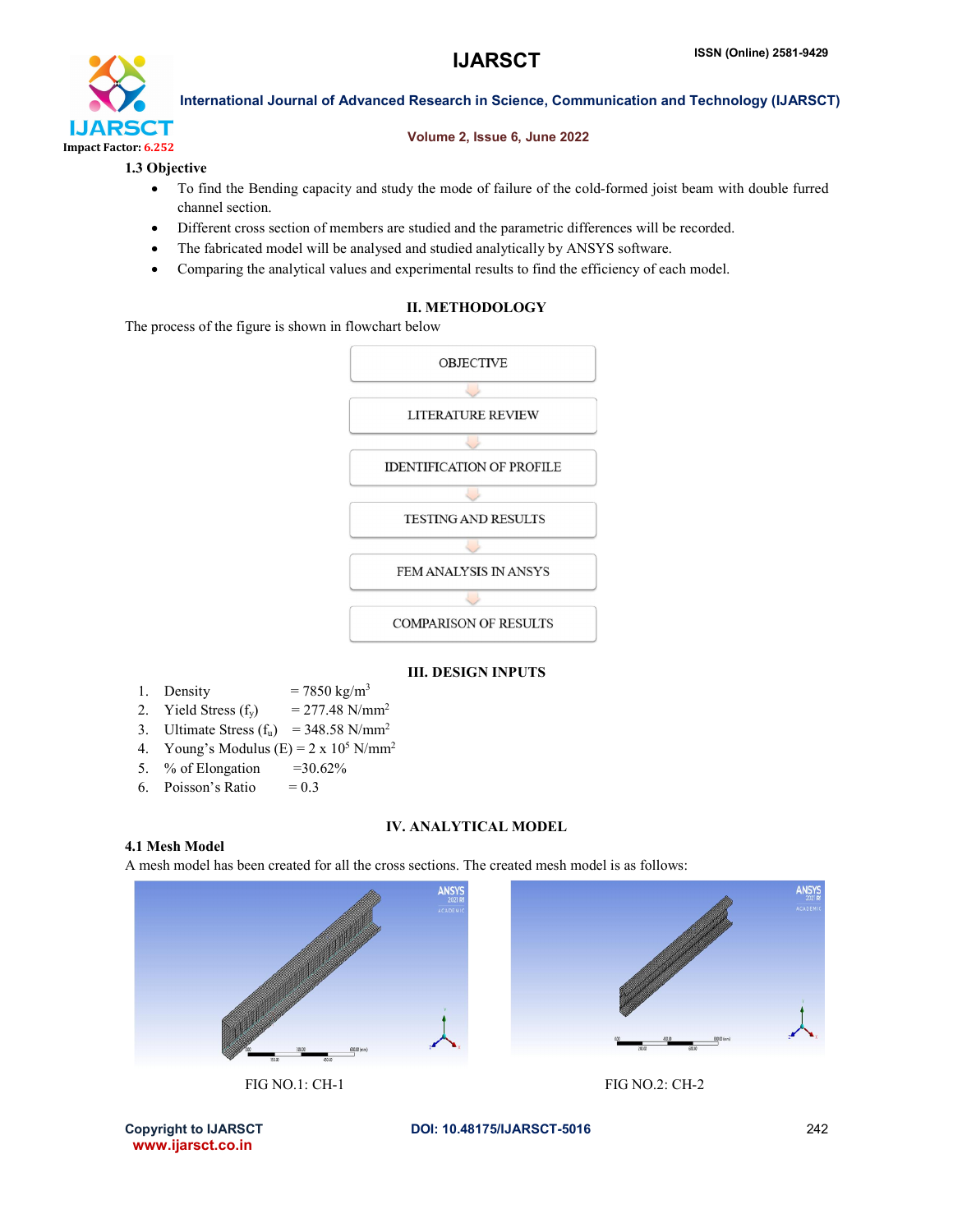# **IJARSCT** Impact Factor: 6.252

International Journal of Advanced Research in Science, Communication and Technology (IJARSCT)

#### Volume 2, Issue 6, June 2022



FIG NO. 3: CH-3 FIG NO. 4: CH-4





FIG NO. 5: CH-5

#### V. RESULTS

The mathematical model of the beam was analysed using ANSYS software. Based on the analysis, various results were extracted. They are as follows:

- 1. Directional Deformation
- 2. Load-Deflection Curve

#### 5.1 Directional Deformation

The directional deformation result was taken along the Z axis of the Global Coordinate System. The directional deformation for the model beam as per analysis are as follows:



Deformation - CH-1 Deformation - CH-2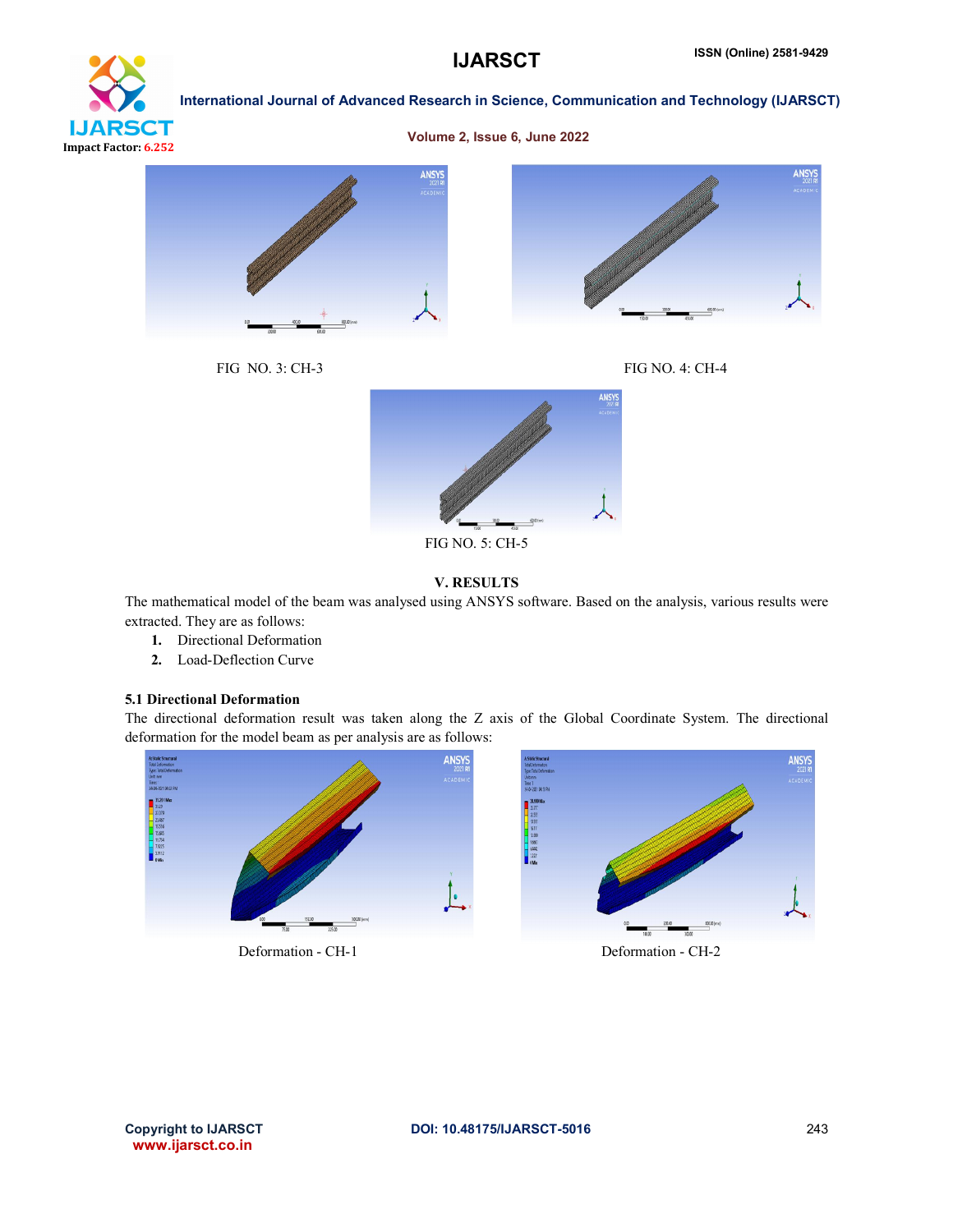



Volume 2, Issue 6, June 2022



Deformation - CH-5 Deformation - New Section

#### 5.2 Load-Deflection at Midspan

The graph has been plotted by using the analytics output from ANSYS.





| <b>SPECIMEN</b> | Load (kN)<br><b>PANSYS</b> | Deflection (mm)<br><b>DANSYS</b> | <b>VARIATION= ANSYS MODEL</b><br><b>vs CONVENTIONAL MODEL</b> |
|-----------------|----------------------------|----------------------------------|---------------------------------------------------------------|
| CH <sub>1</sub> | 2.31                       | 2.85                             | 21.46%                                                        |
| CH <sub>2</sub> | 3.15                       | 4.25                             | 10.4%                                                         |
| CH <sub>3</sub> | 3.57                       | 2.01                             | 31.83%                                                        |

www.ijarsct.co.in